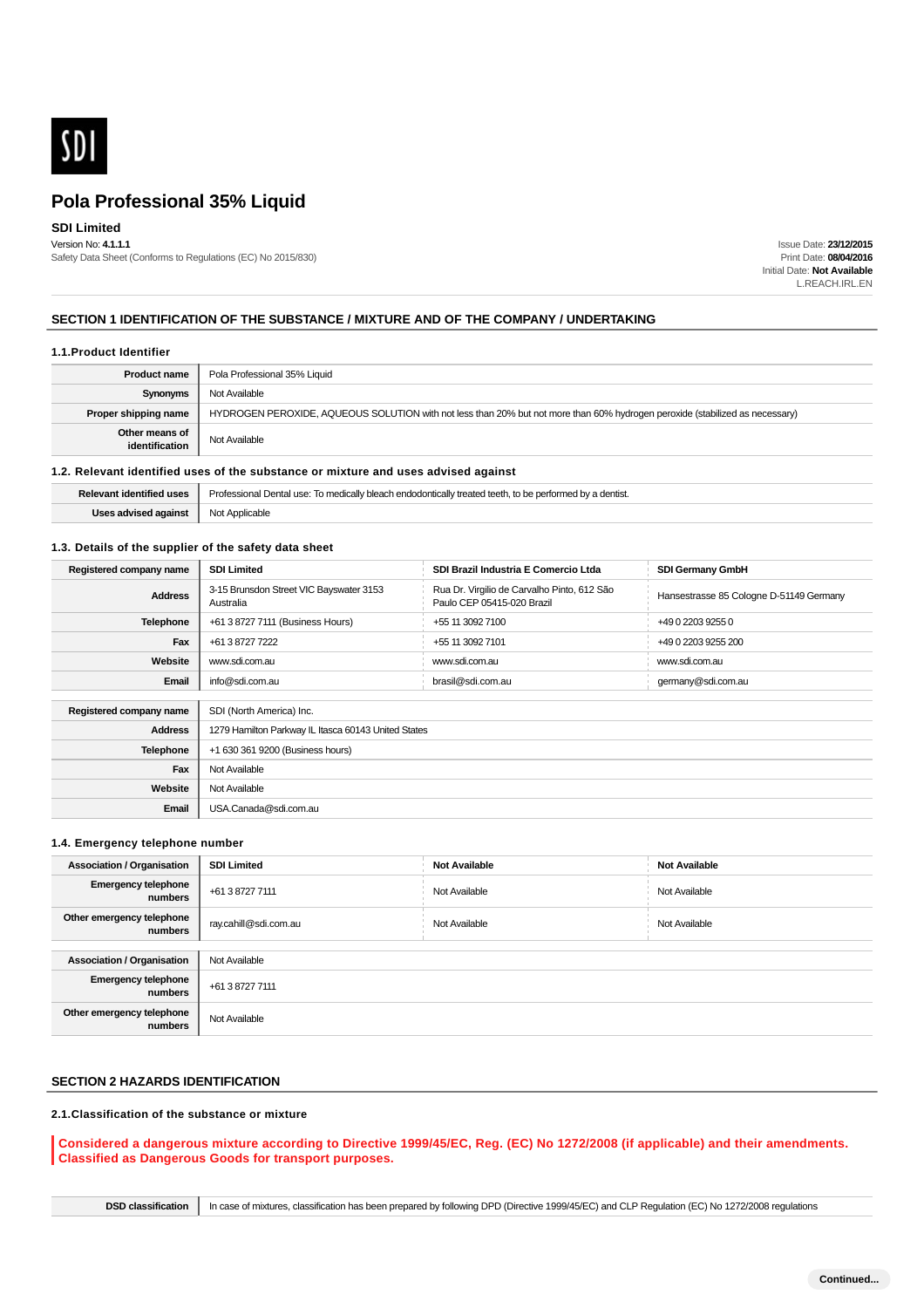. . . . . . . .

## **Pola Professional 35% Liquid**

| DPD classification [1]                                                                     | R <sub>22</sub><br>Harmful if swallowed.<br>R37/38<br>Irritating to respiratory system and skin.<br>R41<br>Risk of serious damage to eyes.                                                                                                                                                                                                                                                                                     |  |  |
|--------------------------------------------------------------------------------------------|--------------------------------------------------------------------------------------------------------------------------------------------------------------------------------------------------------------------------------------------------------------------------------------------------------------------------------------------------------------------------------------------------------------------------------|--|--|
| Legend:                                                                                    | 1. Classification by vendor; 2. Classification drawn from EC Directive 67/548/EEC - Annex I ; 3. Classification drawn from EC Directive 1272/2008 - Annex VI<br>Oxidizing Liquid Category 2, Metal Corrosion Category 1, Acute Toxicity (Oral) Category 4, Skin Corrosion/Irritation Category 1A, Serious Eye Damage<br>Category 1, Specific target organ toxicity - single exposure Category 3 (respiratory tract irritation) |  |  |
| <b>Classification according to</b><br>regulation (EC) No<br>1272/2008 [CLP] <sup>[1]</sup> |                                                                                                                                                                                                                                                                                                                                                                                                                                |  |  |
| Legend:                                                                                    | . Classification by vendor; 2. Classification drawn from EC Directive 67/548/EEC - Annex I ; 3. Classification drawn from EC Directive 1272/2008 - Annex VI                                                                                                                                                                                                                                                                    |  |  |

## **2.2. Label elements**

| <b>CLP label elements</b> |  |
|---------------------------|--|
|---------------------------|--|

**SIGNAL WORD DANGER** \_\_\_\_\_\_\_\_\_\_\_\_\_\_\_

**Hazard statement(s)**

| H <sub>272</sub> | May intensify fire; oxidiser.            |  |  |
|------------------|------------------------------------------|--|--|
| H <sub>290</sub> | May be corrosive to metals.              |  |  |
| H302             | Harmful if swallowed.                    |  |  |
| H314             | Causes severe skin burns and eye damage. |  |  |
| H318             | Causes serious eye damage.               |  |  |
| H335             | May cause respiratory irritation.        |  |  |

## **Supplementary statement(s)**

Not Applicable

### **Precautionary statement(s) Prevention**

| P210        | Keep away from heat/sparks/open flames/hot surfaces. No smoking.           |  |  |  |
|-------------|----------------------------------------------------------------------------|--|--|--|
| P221        | Take any precaution to avoid mixing with combustibles/organic material.    |  |  |  |
| P260        | Do not breathe dust/fume/gas/mist/vapours/spray.                           |  |  |  |
| P271        | Use only outdoors or in a well-ventilated area.                            |  |  |  |
| P280        | Wear protective gloves/protective clothing/eye protection/face protection. |  |  |  |
| P220        | Keep/Store away from clothing/organic material/combustible materials.      |  |  |  |
| P234        | Keep only in original container.                                           |  |  |  |
| <b>P270</b> | Do not eat, drink or smoke when using this product.                        |  |  |  |
|             |                                                                            |  |  |  |

#### **Precautionary statement(s) Response**

| P301+P330+P331 | IF SWALLOWED: Rinse mouth. Do NOT induce vomiting.                                                                               |  |  |  |
|----------------|----------------------------------------------------------------------------------------------------------------------------------|--|--|--|
| P303+P361+P353 | IF ON SKIN (or hair): Take off immediately all contaminated clothing. Rinse skin with water/shower.                              |  |  |  |
| P305+P351+P338 | IF IN EYES: Rinse cautiously with water for several minutes. Remove contact lenses, if present and easy to do. Continue rinsing. |  |  |  |
| P310           | Immediately call a POISON CENTER/doctor/physician/first aider.                                                                   |  |  |  |
| P370+P378      | In case of fire: Use alcohol resistant foam or fine spray/water fog to extinguish.                                               |  |  |  |
| P363           | Wash contaminated clothing before reuse.                                                                                         |  |  |  |
| P390           | Absorb spillage to prevent material damage.                                                                                      |  |  |  |
| P301+P312      | IF SWALLOWED: Call a POISON CENTER/doctor/physician/first aider/if you feel unwell.                                              |  |  |  |
| P304+P340      | IF INHALED: Remove person to fresh air and keep comfortable for breathing.                                                       |  |  |  |

#### **Precautionary statement(s) Storage**

| P405      | cked un                                                          |
|-----------|------------------------------------------------------------------|
| P403+P233 | Store in a well-ventilated place. Keep container tightly closed. |

### **Precautionary statement(s) Disposal**

| P501 | Dispose of contents/container in accordance with local regulations. |
|------|---------------------------------------------------------------------|
|------|---------------------------------------------------------------------|

## **2.3. Other hazards**

Cumulative effects may result following exposure\*.

REACh - Art.57-59: The mixture does not contain Substances of Very High Concern (SVHC) at the SDS print date.

### **SECTION 3 COMPOSITION / INFORMATION ON INGREDIENTS**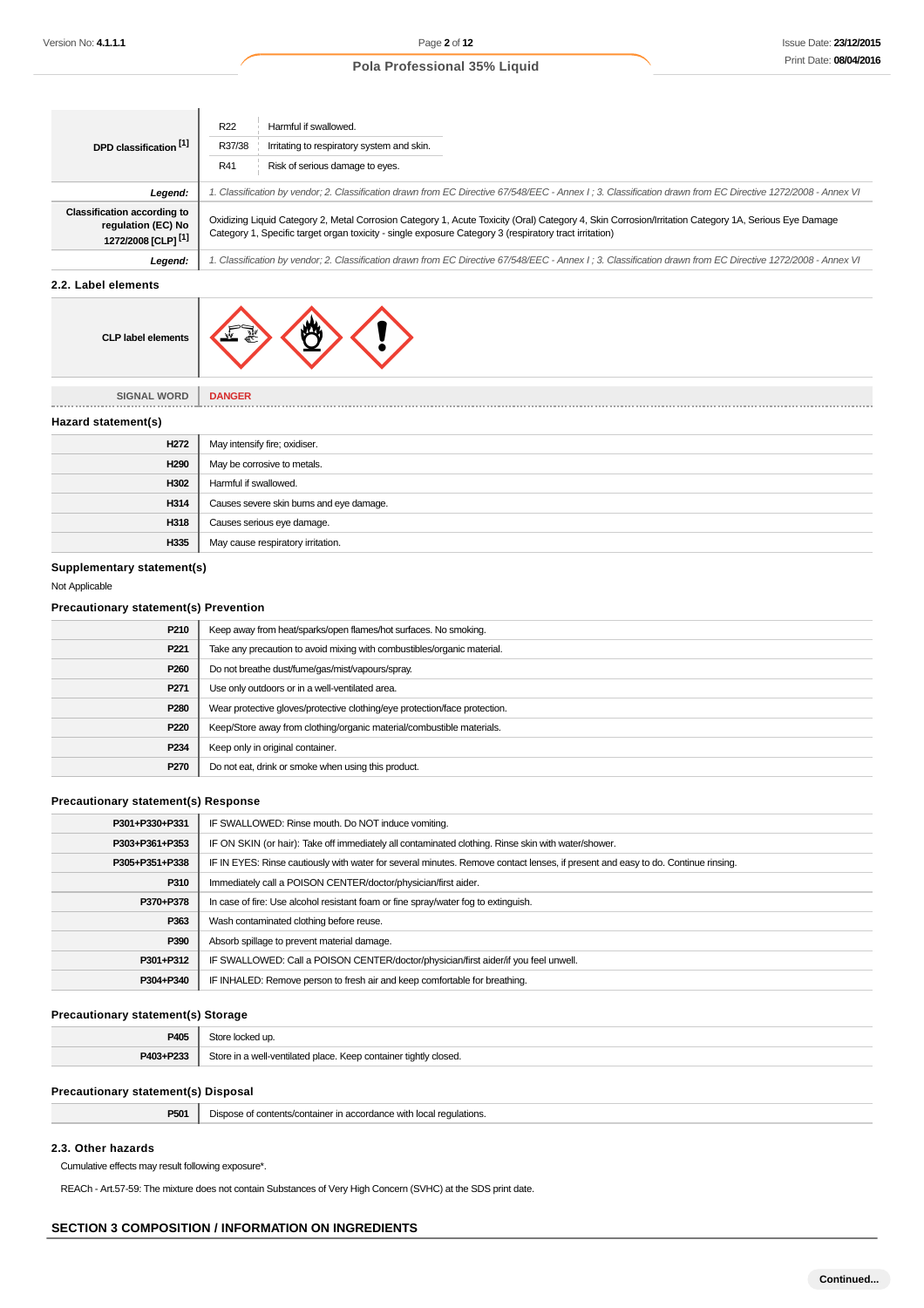#### **3.1.Substances**

See 'Composition on ingredients' in Section 3.2

#### **3.2.Mixtures**

| <b>1.CAS No</b><br>2.EC No<br>3.Index No<br><b>4.REACH No</b>           | %[weight]                                                                                                                                                                                        | <b>Name</b>          | <b>Classification according to</b><br>directive 67/548/EEC [DSD]                                                                                                                                                       | Classification according to regulation (EC) No 1272/2008 [CLP] |
|-------------------------------------------------------------------------|--------------------------------------------------------------------------------------------------------------------------------------------------------------------------------------------------|----------------------|------------------------------------------------------------------------------------------------------------------------------------------------------------------------------------------------------------------------|----------------------------------------------------------------|
| 1.7722-84-1<br>2.231-765-0<br>3.008-003-00-9<br>4.01-2119485845-22-XXXX | 35                                                                                                                                                                                               | hydrogen<br>peroxide | Oxidizing Liquid Category 1, Acute Toxicity (Inhalation) Category 4, Acute Toxicity<br>R5, R8, R20/22, R35 <sup>[2]</sup><br>(Oral) Category 4, Skin Corrosion/Irritation Category 1A; H271, H332, H302, H314<br>$[3]$ |                                                                |
| Legend:                                                                 | 1. Classification by vendor; 2. Classification drawn from EC Directive 67/548/EEC - Annex I ; 3. Classification drawn from EC Directive 1272/2008 - Annex VI<br>4. Classification drawn from C&L |                      |                                                                                                                                                                                                                        |                                                                |

## **SECTION 4 FIRST AID MEASURES**

#### **4.1. Description of first aid measures**

| General             | If skin or hair contact occurs:<br>Immediately flush body and clothes with large amounts of water, using safety shower if available.<br>• Quickly remove all contaminated clothing, including footwear.<br>▶ Wash skin and hair with running water. Continue flushing with water until advised to stop by the Poisons Information Centre.<br>Transport to hospital, or doctor.<br>If this product comes in contact with the eyes:<br>In Immediately hold eyelids apart and flush the eye continuously with running water.<br>Ensure complete irrigation of the eye by keeping eyelids apart and away from eye and moving the eyelids by occasionally lifting the upper and lower lids.<br>• Continue flushing until advised to stop by the Poisons Information Centre or a doctor, or for at least 15 minutes.<br>Transport to hospital or doctor without delay.<br>▶ Removal of contact lenses after an eye injury should only be undertaken by skilled personnel.<br>If fumes or combustion products are inhaled remove from contaminated area.<br>Lay patient down. Keep warm and rested.<br>► Prostheses such as false teeth, which may block airway, should be removed, where possible, prior to initiating first aid procedures.<br>▶ Apply artificial respiration if not breathing, preferably with a demand valve resuscitator, bag-valve mask device, or pocket mask as trained. Perform CPR if<br>necessary.<br>Transport to hospital, or doctor.<br>If swallowed do <b>NOT</b> induce vomiting.<br>If vomiting occurs, lean patient forward or place on left side (head-down position, if possible) to maintain open airway and prevent aspiration.<br>• Observe the patient carefully.<br>► Never give liquid to a person showing signs of being sleepy or with reduced awareness; i.e. becoming unconscious.<br>• Give water to rinse out mouth, then provide liquid slowly and as much as casualty can comfortably drink.<br>Seek medical advice. |
|---------------------|-----------------------------------------------------------------------------------------------------------------------------------------------------------------------------------------------------------------------------------------------------------------------------------------------------------------------------------------------------------------------------------------------------------------------------------------------------------------------------------------------------------------------------------------------------------------------------------------------------------------------------------------------------------------------------------------------------------------------------------------------------------------------------------------------------------------------------------------------------------------------------------------------------------------------------------------------------------------------------------------------------------------------------------------------------------------------------------------------------------------------------------------------------------------------------------------------------------------------------------------------------------------------------------------------------------------------------------------------------------------------------------------------------------------------------------------------------------------------------------------------------------------------------------------------------------------------------------------------------------------------------------------------------------------------------------------------------------------------------------------------------------------------------------------------------------------------------------------------------------------------------------------------------------------------------------------------------------------|
| <b>Eye Contact</b>  | If this product comes in contact with the eyes:<br>In Immediately hold eyelids apart and flush the eye continuously with running water.<br>Ensure complete irrigation of the eye by keeping eyelids apart and away from eye and moving the eyelids by occasionally lifting the upper and lower lids.<br>• Continue flushing until advised to stop by the Poisons Information Centre or a doctor, or for at least 15 minutes.<br>Transport to hospital or doctor without delay.<br>► Removal of contact lenses after an eye injury should only be undertaken by skilled personnel.                                                                                                                                                                                                                                                                                                                                                                                                                                                                                                                                                                                                                                                                                                                                                                                                                                                                                                                                                                                                                                                                                                                                                                                                                                                                                                                                                                               |
| <b>Skin Contact</b> | If skin or hair contact occurs:<br>In mediately flush body and clothes with large amounts of water, using safety shower if available.<br>• Quickly remove all contaminated clothing, including footwear.<br>▶ Wash skin and hair with running water. Continue flushing with water until advised to stop by the Poisons Information Centre.<br>Transport to hospital, or doctor.                                                                                                                                                                                                                                                                                                                                                                                                                                                                                                                                                                                                                                                                                                                                                                                                                                                                                                                                                                                                                                                                                                                                                                                                                                                                                                                                                                                                                                                                                                                                                                                 |
| Inhalation          | If fumes or combustion products are inhaled remove from contaminated area.<br>Lay patient down. Keep warm and rested.<br>▶ Prostheses such as false teeth, which may block airway, should be removed, where possible, prior to initiating first aid procedures.<br>▶ Apply artificial respiration if not breathing, preferably with a demand valve resuscitator, bag-valve mask device, or pocket mask as trained. Perform CPR if<br>necessary.<br>Transport to hospital, or doctor.                                                                                                                                                                                                                                                                                                                                                                                                                                                                                                                                                                                                                                                                                                                                                                                                                                                                                                                                                                                                                                                                                                                                                                                                                                                                                                                                                                                                                                                                            |
| Ingestion           | If swallowed do <b>NOT</b> induce vomiting.<br>If vomiting occurs, lean patient forward or place on left side (head-down position, if possible) to maintain open airway and prevent aspiration.<br>• Observe the patient carefully.<br>▶ Never give liquid to a person showing signs of being sleepy or with reduced awareness; i.e. becoming unconscious.<br>• Give water to rinse out mouth, then provide liquid slowly and as much as casualty can comfortably drink.<br>Seek medical advice.                                                                                                                                                                                                                                                                                                                                                                                                                                                                                                                                                                                                                                                                                                                                                                                                                                                                                                                                                                                                                                                                                                                                                                                                                                                                                                                                                                                                                                                                |

## **4.2 Most important symptoms and effects, both acute and delayed**

See Section 11

### **4.3. Indication of any immediate medical attention and special treatment needed**

Treat symptomatically.

### **SECTION 5 FIREFIGHTING MEASURES**

#### **5.1. Extinguishing media**

- Water spray or fog.
- Foam.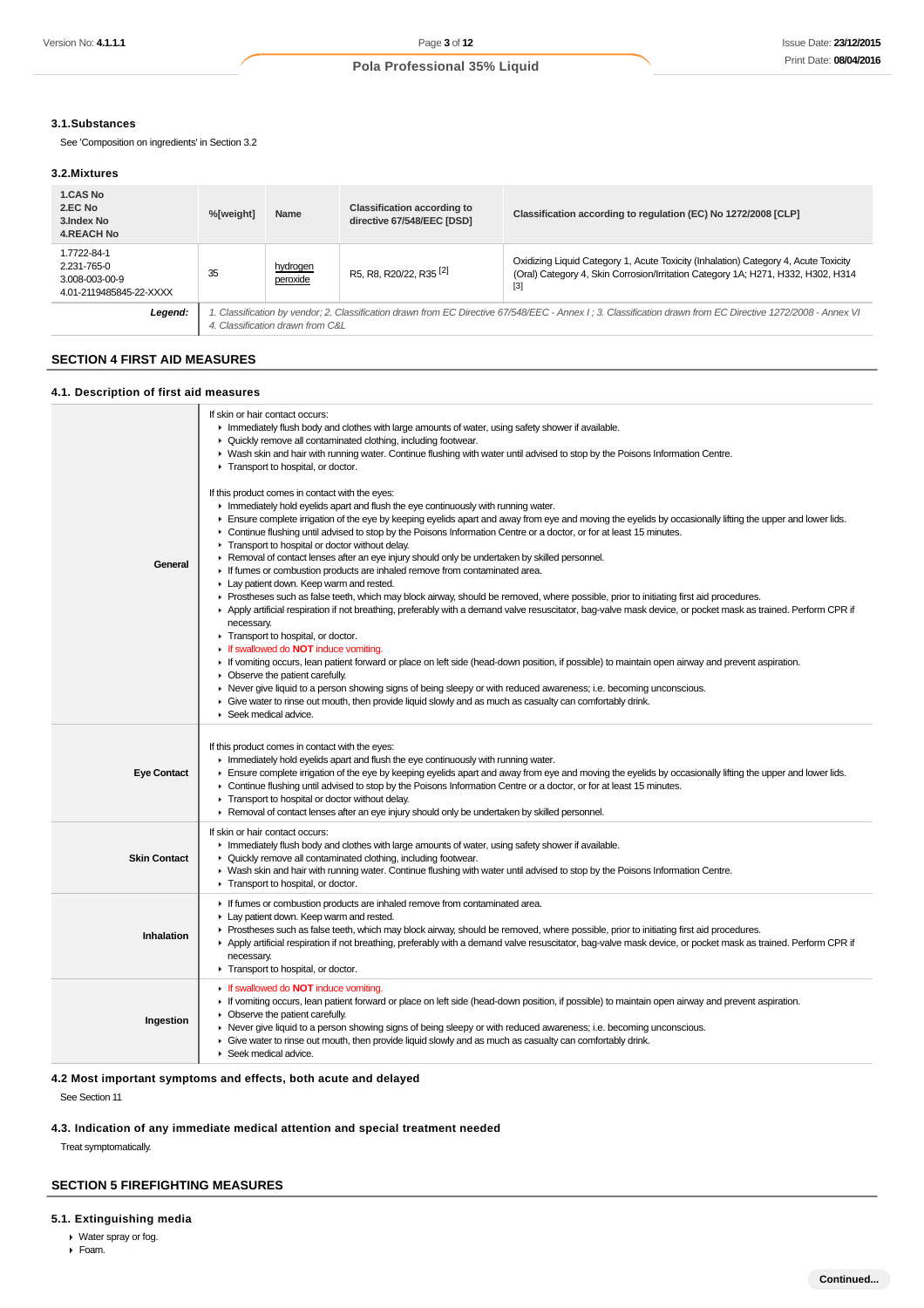- Dry chemical powder.
- BCF (where regulations permit).
- Carbon dioxide.

### **5.2. Special hazards arising from the substrate or mixture**

| <b>Fire Incompatibility</b>  | ► Avoid any contamination of this material as it is very reactive and any contamination is potentially hazardous                                                                                                                                                                                                                                                                                                                                                                                                                                                                                                                                                                                                                                                                                             |  |  |  |
|------------------------------|--------------------------------------------------------------------------------------------------------------------------------------------------------------------------------------------------------------------------------------------------------------------------------------------------------------------------------------------------------------------------------------------------------------------------------------------------------------------------------------------------------------------------------------------------------------------------------------------------------------------------------------------------------------------------------------------------------------------------------------------------------------------------------------------------------------|--|--|--|
| 5.3. Advice for firefighters |                                                                                                                                                                                                                                                                                                                                                                                                                                                                                                                                                                                                                                                                                                                                                                                                              |  |  |  |
| <b>Fire Fighting</b>         | Alert Fire Brigade and tell them location and nature of hazard.<br>• May be violently or explosively reactive.<br>▶ Wear full body protective clothing with breathing apparatus.<br>► Prevent, by any means available, spillage from entering drains or water courses.<br>Fight fire from a safe distance, with adequate cover.<br>Extinguishers should be used only by trained personnel.<br>• Use water delivered as a fine spray to control fire and cool adjacent area.<br>DO NOT approach containers suspected to be hot.<br>• Cool fire exposed containers with water spray from a protected location.<br>If safe to do so, remove containers from path of fire.<br>If fire gets out of control withdraw personnel and warn against entry.<br>Equipment should be thoroughly decontaminated after use. |  |  |  |
| <b>Fire/Explosion Hazard</b> | ▶ Will not burn but increases intensity of fire.<br>► Heating may cause expansion or decomposition leading to violent rupture of containers.<br>Heat affected containers remain hazardous.<br>▶ Contact with combustibles such as wood, paper, oil or finely divided metal may produce spontaneous combustion or violent decomposition.<br>May emit irritating, poisonous or corrosive fumes.                                                                                                                                                                                                                                                                                                                                                                                                                |  |  |  |

## **SECTION 6 ACCIDENTAL RELEASE MEASURES**

## **6.1. Personal precautions, protective equipment and emergency procedures**

See section 8

## **6.2. Environmental precautions**

See section 12

### **6.3. Methods and material for containment and cleaning up**

| <b>Minor Spills</b> | Clean up all spills immediately.<br>• No smoking, naked lights, ignition sources.<br>Avoid all contact with any organic matter including fuel, solvents, sawdust, paper or cloth and other incompatible materials, as ignition may result.<br>Avoid breathing dust or vapours and all contact with skin and eyes.<br>• Control personal contact with the substance, by using protective equipment.<br>Contain and absorb spill with dry sand, earth, inert material or vermiculite.<br>DO NOT use sawdust as fire may result.<br>Scoop up solid residues and seal in labelled drums for disposal.<br>• Neutralise/decontaminate area.                                                                                                                                                                                                                                                                                                                                                                                                                                                                                                       |
|---------------------|---------------------------------------------------------------------------------------------------------------------------------------------------------------------------------------------------------------------------------------------------------------------------------------------------------------------------------------------------------------------------------------------------------------------------------------------------------------------------------------------------------------------------------------------------------------------------------------------------------------------------------------------------------------------------------------------------------------------------------------------------------------------------------------------------------------------------------------------------------------------------------------------------------------------------------------------------------------------------------------------------------------------------------------------------------------------------------------------------------------------------------------------|
| <b>Major Spills</b> | Clear area of personnel and move upwind.<br>Alert Fire Brigade and tell them location and nature of hazard.<br>• May be violently or explosively reactive.<br>▶ Wear full body protective clothing with breathing apparatus.<br>► Prevent, by any means available, spillage from entering drains or water course.<br>Consider evacuation (or protect in place).<br>• No smoking, flames or ignition sources.<br>$\blacktriangleright$ Increase ventilation.<br>• Contain spill with sand, earth or other clean, inert materials.<br>• NEVER use organic absorbents such as sawdust, paper, cloth; as fire may result.<br>Avoid any contamination by organic matter.<br>Use spark-free and explosion-proof equipment.<br>• Collect any recoverable product into labelled containers for possible recycling.<br>DO NOT mix fresh with recovered material<br>Collect residues and seal in labelled drums for disposal.<br>▶ Wash area and prevent runoff into drains.<br>• Decontaminate equipment and launder all protective clothing before storage and re-use.<br>If contamination of drains or waterways occurs advise emergency services. |

#### **6.4. Reference to other sections**

Personal Protective Equipment advice is contained in Section 8 of the SDS.

### **SECTION 7 HANDLING AND STORAGE**

## **7.1. Precautions for safe handling**

| Safe handling | Avoid personal contact and inhalation of dust, mist or vapours.<br>Provide adequate ventilation.<br>Always wear protective equipment and wash off any spillage from clothing.<br>Externation External away from light, heat, flammables or combustibles.<br>▶ Keep cool, dry and away from incompatible materials.<br>Avoid physical damage to containers.<br>▶ DO NOT repack or return unused portions to original containers. Withdraw only sufficient amounts for immediate use.<br>• Use only minimum quantity required.<br>Avoid using solutions of peroxides in volatile solvents. Solvent evaporation should be controlled to avoid dangerous concentration of the peroxide.<br>▶ Do NOT allow peroxides to contact iron or compounds of iron, cobalt, or copper, metal oxide salts, acids or bases. |  |  |  |  |
|---------------|-------------------------------------------------------------------------------------------------------------------------------------------------------------------------------------------------------------------------------------------------------------------------------------------------------------------------------------------------------------------------------------------------------------------------------------------------------------------------------------------------------------------------------------------------------------------------------------------------------------------------------------------------------------------------------------------------------------------------------------------------------------------------------------------------------------|--|--|--|--|
|               |                                                                                                                                                                                                                                                                                                                                                                                                                                                                                                                                                                                                                                                                                                                                                                                                             |  |  |  |  |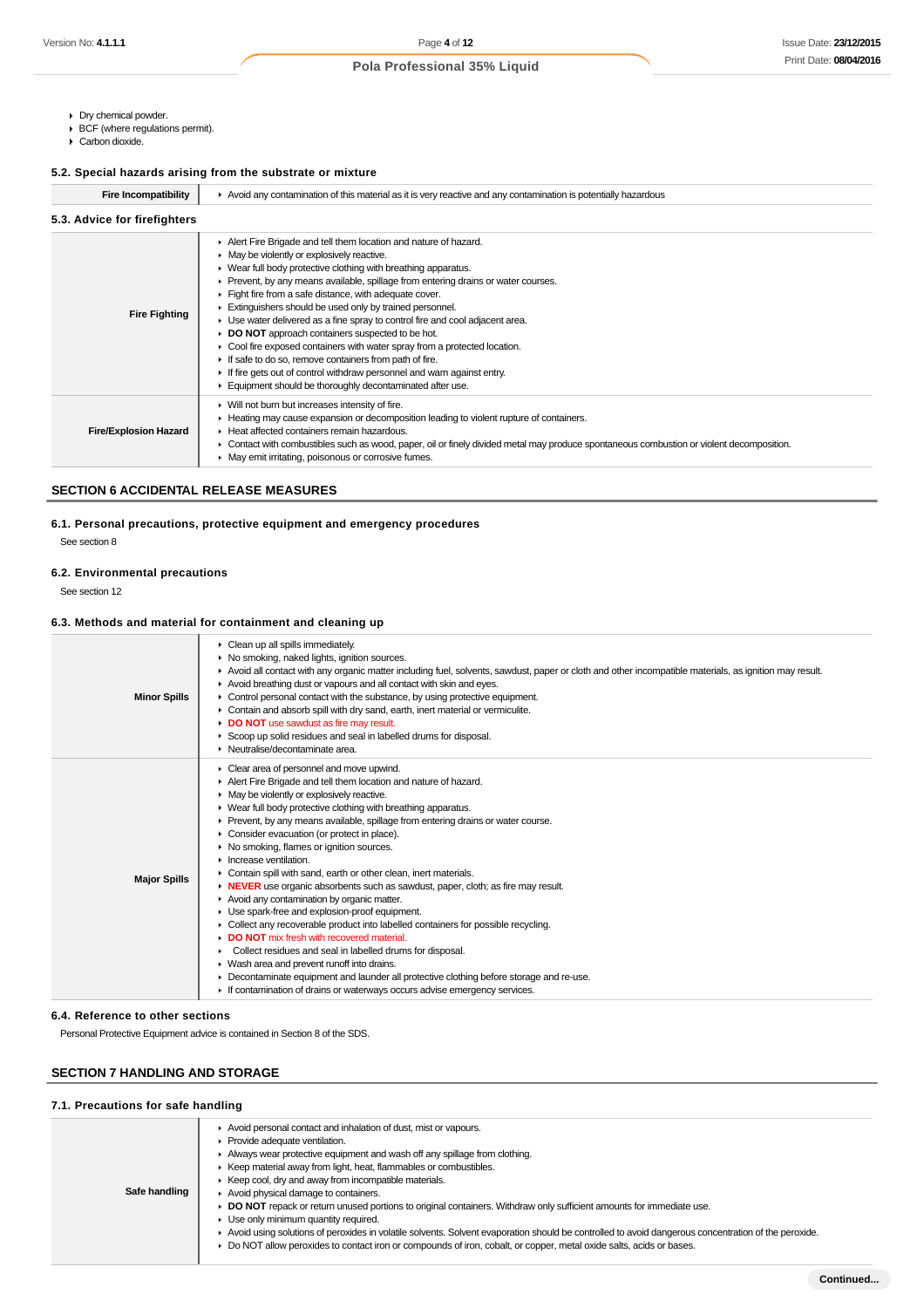|                                  | • Do NOT use metal spatulas to handle peroxides<br>• Do NOT use glass containers with screw cap lids or glass stoppers.                                                                                                                                                                                                                                                                                                                                                                                         |
|----------------------------------|-----------------------------------------------------------------------------------------------------------------------------------------------------------------------------------------------------------------------------------------------------------------------------------------------------------------------------------------------------------------------------------------------------------------------------------------------------------------------------------------------------------------|
|                                  | ► Store peroxides at the lowest possible temperature, consistent with their solubility and freezing point.<br>► CAUTION: Do NOT store liquids or solutions of peroxides at a temperature below that at which the peroxide freezes or precipitates. Peroxides in this form<br>are extremely shock and heat-sensitive. Refrigerated storage of peroxides must ONLY be in explosion-proof units.                                                                                                                   |
|                                  | • The hazards and consequences of fires and explosions during synthesis and use of peroxides is widely recognised; spontaneous or induced decomposition<br>may culminate in a variety of ways, ranging from moderate gassing to spontaneous ignition or explosion. The heat released from spontaneous decomposition<br>of an energy-rich compound causes a rise in the surrounding temperature; the temperature will rise until thermal balance is established or until the material<br>heats to decomposition, |
|                                  | The most effective means for minimising the consequences of an accident is to limit quantities to a practical minimum. Even gram-scale explosions can be<br>serious. Once ignited the burning of peroxides cannot be controlled and the area should be evacuated.                                                                                                                                                                                                                                               |
|                                  | • Unless there is compelling reason to do otherwise, peroxide concentration should be limited to 10% (or less with vigorous reactants). Peroxide concentration<br>is rarely as high as 1% in the reaction mixture of polymerisation or other free-radical reactions,                                                                                                                                                                                                                                            |
|                                  | ▶ Peroxides should be added slowly and cautiously to the reaction medium. This should be completed prior to heating and with good agitation.<br>Addition of peroxide to the hot monomer is extremely dangerous. A violent reaction (e.g., fire or explosion) can result from inadvertent mixing of promoters<br>(frequently used with peroxides in polymerisation systems) with full-strength peroxide                                                                                                          |
|                                  | ▶ Organic peroxides are very sensitive to contamination (especially heavy-metal compounds, metal oxide salts, alkaline materials including amines, strong<br>acids, and many varieties of dust and dirt). This can initiate rapid, uncontrolled decomposition of peroxides and possible generation of intense heat, fire or<br>explosion The consequences of accidental contamination from returning withdrawn material to the storage container can be disastrous.                                             |
|                                  | ▶ When handling NEVER smoke, eat or drink.                                                                                                                                                                                                                                                                                                                                                                                                                                                                      |
|                                  | Always wash hands with soap and water after handling.<br>• Use only good occupational work practice.                                                                                                                                                                                                                                                                                                                                                                                                            |
|                                  | • Observe manufacturer's storage and handling recommendations contained within this SDS.                                                                                                                                                                                                                                                                                                                                                                                                                        |
| Fire and explosion<br>protection | See section 5                                                                                                                                                                                                                                                                                                                                                                                                                                                                                                   |
|                                  | Store in a dry and well ventilated-area, away from heat and sunlight.                                                                                                                                                                                                                                                                                                                                                                                                                                           |
| Other information                | Store between 2 and 8 deg C.                                                                                                                                                                                                                                                                                                                                                                                                                                                                                    |
|                                  | Do not store in direct sunlight.                                                                                                                                                                                                                                                                                                                                                                                                                                                                                |
|                                  | 7.2. Conditions for safe storage, including any incompatibilities                                                                                                                                                                                                                                                                                                                                                                                                                                               |

## **Suitable container <b>DO NOT** repack. Use containers supplied by manufacturer only. **Storage incompatibility**  $\parallel$  **F** Avoid strong acids, bases.

#### **7.3. Specific end use(s)**

See section 1.2

#### **SECTION 8 EXPOSURE CONTROLS / PERSONAL PROTECTION**

#### **8.1. Control parameters**

## **DERIVED NO EFFECT LEVEL (DNEL)**

Not Available **PREDICTED NO EFFECT LEVEL (PNEC)**

Not Available

### **OCCUPATIONAL EXPOSURE LIMITS (OEL)**

### **INGREDIENT DATA**

| Source                                  | Ingredient        | Material name     | <b>TWA</b>                          | STEL               | Peak          | <b>Notes</b>  |
|-----------------------------------------|-------------------|-------------------|-------------------------------------|--------------------|---------------|---------------|
| Ireland Occupational Exposure<br>Limits | hydrogen peroxide | Hydrogen peroxide | $1.5 \text{ mg/m}3 / 1 \text{ ppm}$ | $3$ mg/m $3/2$ ppm | Not Available | Not Available |

### **EMERGENCY LIMITS**

| Ingredient        | <b>Material name</b>    | TEEL-1        |                     | TEEL-2        | TEEL-3        |
|-------------------|-------------------------|---------------|---------------------|---------------|---------------|
| hydrogen peroxide | Hydrogen peroxide       | Not Available |                     | Not Available | Not Available |
| hydrogen peroxide | Hydrogen peroxide - 30% | 33 ppm        |                     | 170 ppm       | 330 ppm       |
| Ingredient        | <b>Original IDLH</b>    |               | <b>Revised IDLH</b> |               |               |
| hydrogen peroxide | 75 ppm                  |               | 75 [Unch] ppm       |               |               |

### **MATERIAL DATA**

#### **8.2. Exposure controls**

| 8.2.1. Appropriate<br>engineering controls | Engineering controls are used to remove a hazard or place a barrier between the worker and the hazard. Well-designed engineering controls can be highly<br>effective in protecting workers and will typically be independent of worker interactions to provide this high level of protection.<br>The basic types of engineering controls are:<br>Process controls which involve changing the way a job activity or process is done to reduce the risk.<br>Enclosure and/or isolation of emission source which keeps a selected hazard "physically" away from the worker and ventilation that strategically "adds" and<br>"removes" air in the work environment. Ventilation can remove or dilute an air contaminant if designed properly. The design of a ventilation system must match<br>the particular process and chemical or contaminant in use.<br>Employers may need to use multiple types of controls to prevent employee overexposure.<br>Local exhaust ventilation usually required. If risk of overexposure exists, wear approved respirator. Correct fit is essential to obtain adequate protection. |            |
|--------------------------------------------|------------------------------------------------------------------------------------------------------------------------------------------------------------------------------------------------------------------------------------------------------------------------------------------------------------------------------------------------------------------------------------------------------------------------------------------------------------------------------------------------------------------------------------------------------------------------------------------------------------------------------------------------------------------------------------------------------------------------------------------------------------------------------------------------------------------------------------------------------------------------------------------------------------------------------------------------------------------------------------------------------------------------------------------------------------------------------------------------------------------|------------|
|                                            | Supplied-air type respirator may be required in special circumstances. Correct fit is essential to ensure adequate protection.<br>An approved self contained breathing apparatus (SCBA) may be required in some situations.                                                                                                                                                                                                                                                                                                                                                                                                                                                                                                                                                                                                                                                                                                                                                                                                                                                                                      |            |
|                                            | Provide adequate ventilation in warehouse or closed storage area. Air contaminants generated in the workplace possess varying "escape" velocities which, in                                                                                                                                                                                                                                                                                                                                                                                                                                                                                                                                                                                                                                                                                                                                                                                                                                                                                                                                                      |            |
|                                            | turn, determine the "capture velocities" of fresh circulating air required to effectively remove the contaminant.                                                                                                                                                                                                                                                                                                                                                                                                                                                                                                                                                                                                                                                                                                                                                                                                                                                                                                                                                                                                |            |
|                                            | Type of Contaminant:                                                                                                                                                                                                                                                                                                                                                                                                                                                                                                                                                                                                                                                                                                                                                                                                                                                                                                                                                                                                                                                                                             | Air Speed: |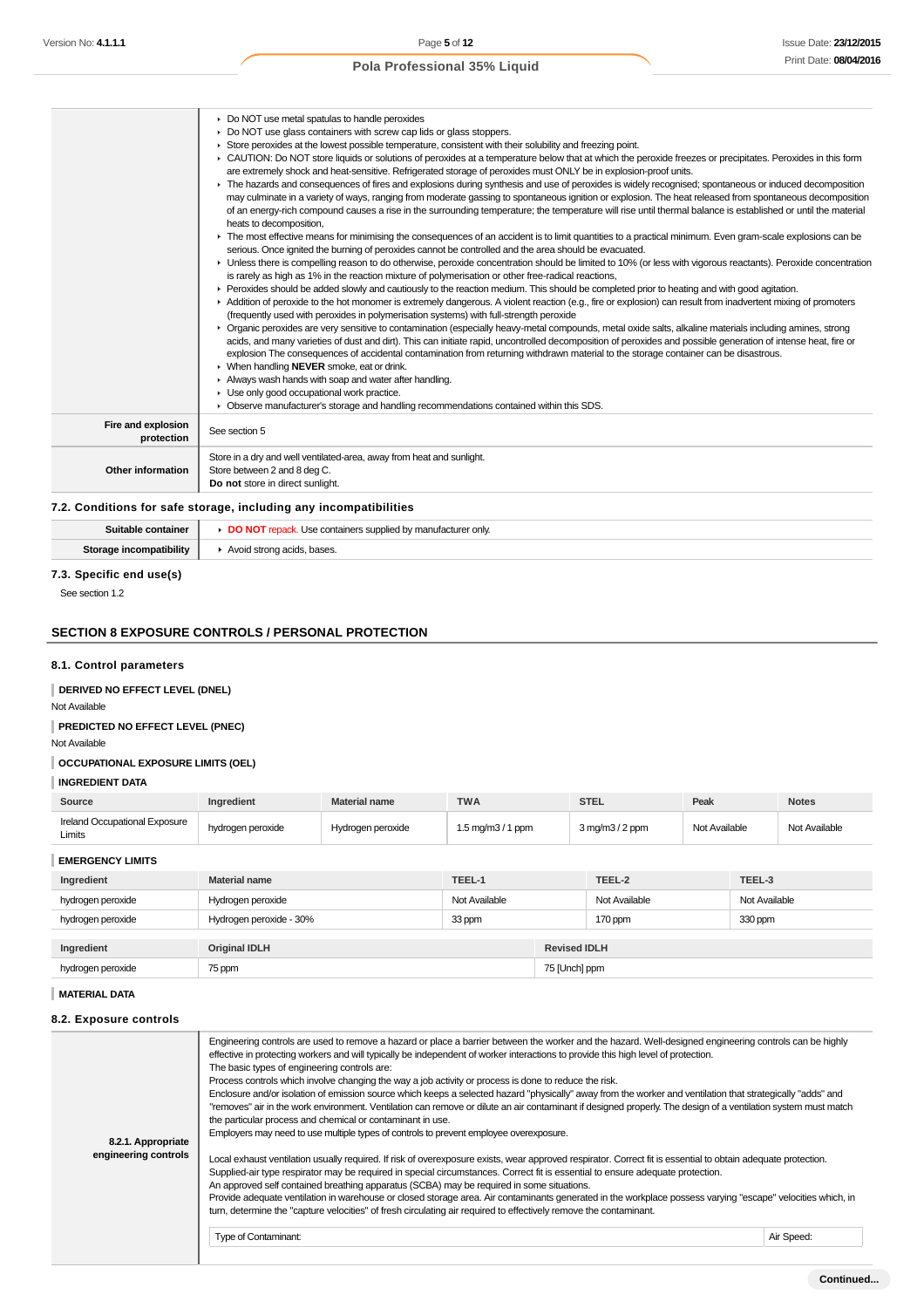|                            | 0.25-0.5 m/s (50-100<br>solvent, vapours, degreasing etc., evaporating from tank (in still air).<br>$f/min.$ )                                                                                                                                                                                                                                                                                                                                                                                                                                                                                                                                                                                                                                                                                                                                                                                                                                               |                                  |                                    |  |  |
|----------------------------|--------------------------------------------------------------------------------------------------------------------------------------------------------------------------------------------------------------------------------------------------------------------------------------------------------------------------------------------------------------------------------------------------------------------------------------------------------------------------------------------------------------------------------------------------------------------------------------------------------------------------------------------------------------------------------------------------------------------------------------------------------------------------------------------------------------------------------------------------------------------------------------------------------------------------------------------------------------|----------------------------------|------------------------------------|--|--|
|                            | aerosols, fumes from pouring operations, intermittent container filling, low speed conveyer transfers, welding, spray drift, plating<br>0.5-1 m/s (100-200<br>acid fumes, pickling (released at low velocity into zone of active generation)<br>$f/min.$ )                                                                                                                                                                                                                                                                                                                                                                                                                                                                                                                                                                                                                                                                                                   |                                  |                                    |  |  |
|                            | 1-2.5 m/s (200-500<br>direct spray, spray painting in shallow booths, drum filling, conveyer loading, crusher dusts, gas discharge (active generation into<br>zone of rapid air motion)<br>$f/min.$ )                                                                                                                                                                                                                                                                                                                                                                                                                                                                                                                                                                                                                                                                                                                                                        |                                  |                                    |  |  |
|                            | grinding, abrasive blasting, tumbling, high speed wheel generated dusts (released at high initial velocity into zone of very high rapid<br>air motion).                                                                                                                                                                                                                                                                                                                                                                                                                                                                                                                                                                                                                                                                                                                                                                                                      |                                  | 2.5-10 m/s (500-2000<br>$f/min.$ ) |  |  |
|                            | Within each range the appropriate value depends on:                                                                                                                                                                                                                                                                                                                                                                                                                                                                                                                                                                                                                                                                                                                                                                                                                                                                                                          |                                  |                                    |  |  |
|                            | Lower end of the range                                                                                                                                                                                                                                                                                                                                                                                                                                                                                                                                                                                                                                                                                                                                                                                                                                                                                                                                       | Upper end of the range           |                                    |  |  |
|                            | 1: Room air currents minimal or favourable to capture                                                                                                                                                                                                                                                                                                                                                                                                                                                                                                                                                                                                                                                                                                                                                                                                                                                                                                        | 1: Disturbing room air currents  |                                    |  |  |
|                            | 2: Contaminants of low toxicity or of nuisance value only.                                                                                                                                                                                                                                                                                                                                                                                                                                                                                                                                                                                                                                                                                                                                                                                                                                                                                                   | 2: Contaminants of high toxicity |                                    |  |  |
|                            | 3: Intermittent, low production.                                                                                                                                                                                                                                                                                                                                                                                                                                                                                                                                                                                                                                                                                                                                                                                                                                                                                                                             | 3: High production, heavy use    |                                    |  |  |
|                            | 4: Large hood or large air mass in motion                                                                                                                                                                                                                                                                                                                                                                                                                                                                                                                                                                                                                                                                                                                                                                                                                                                                                                                    | 4: Small hood-local control only |                                    |  |  |
|                            | Simple theory shows that air velocity falls rapidly with distance away from the opening of a simple extraction pipe. Velocity generally decreases with the square<br>of distance from the extraction point (in simple cases). Therefore the air speed at the extraction point should be adjusted, accordingly, after reference to<br>distance from the contaminating source. The air velocity at the extraction fan, for example, should be a minimum of 1-2 m/s (200-400 f/min) for extraction of<br>solvents generated in a tank 2 meters distant from the extraction point. Other mechanical considerations, producing performance deficits within the extraction<br>apparatus, make it essential that theoretical air velocities are multiplied by factors of 10 or more when extraction systems are installed or used.                                                                                                                                  |                                  |                                    |  |  |
| 8.2.2. Personal protection |                                                                                                                                                                                                                                                                                                                                                                                                                                                                                                                                                                                                                                                                                                                                                                                                                                                                                                                                                              |                                  |                                    |  |  |
| Eye and face protection    | Safety glasses with side shields.<br>Chemical goggles.<br>► Contact lenses may pose a special hazard; soft contact lenses may absorb and concentrate irritants. A written policy document, describing the wearing of<br>lenses or restrictions on use, should be created for each workplace or task. This should include a review of lens absorption and adsorption for the class of<br>chemicals in use and an account of injury experience. Medical and first-aid personnel should be trained in their removal and suitable equipment should be<br>readily available. In the event of chemical exposure, begin eye irrigation immediately and remove contact lens as soon as practicable. Lens should be removed<br>at the first signs of eye redness or irritation - lens should be removed in a clean environment only after workers have washed hands thoroughly. [CDC NIOSH<br>Current Intelligence Bulletin 59], [AS/NZS 1336 or national equivalent] |                                  |                                    |  |  |
| <b>Skin protection</b>     | See Hand protection below                                                                                                                                                                                                                                                                                                                                                                                                                                                                                                                                                                                                                                                                                                                                                                                                                                                                                                                                    |                                  |                                    |  |  |
| Hands/feet protection      | ▶ Wear chemical protective gloves, e.g. PVC.<br>▶ Wear safety footwear or safety gumboots, e.g. Rubber                                                                                                                                                                                                                                                                                                                                                                                                                                                                                                                                                                                                                                                                                                                                                                                                                                                       |                                  |                                    |  |  |
| <b>Body protection</b>     | See Other protection below                                                                                                                                                                                                                                                                                                                                                                                                                                                                                                                                                                                                                                                                                                                                                                                                                                                                                                                                   |                                  |                                    |  |  |
| Other protection           | • Overalls.<br>PVC Apron.<br>▶ PVC protective suit may be required if exposure severe.<br>Eyewash unit.<br>Ensure there is ready access to a safety shower.                                                                                                                                                                                                                                                                                                                                                                                                                                                                                                                                                                                                                                                                                                                                                                                                  |                                  |                                    |  |  |
| <b>Thermal hazards</b>     | Not Available                                                                                                                                                                                                                                                                                                                                                                                                                                                                                                                                                                                                                                                                                                                                                                                                                                                                                                                                                |                                  |                                    |  |  |
|                            |                                                                                                                                                                                                                                                                                                                                                                                                                                                                                                                                                                                                                                                                                                                                                                                                                                                                                                                                                              |                                  |                                    |  |  |

#### **Respiratory protection**

Type B Filter of sufficient capacity. (AS/NZS 1716 & 1715, EN 143:2000 & 149:2001, ANSI Z88 or national equivalent)

Where the concentration of gas/particulates in the breathing zone, approaches or exceeds the "Exposure Standard" (or ES), respiratory protection is required. Degree of protection varies with both face-piece and Class of filter; the nature of protection varies with Type of filter.

| <b>Required Minimum Protection Factor</b> | <b>Half-Face Respirator</b> | <b>Full-Face Respirator</b> | <b>Powered Air Respirator</b> |
|-------------------------------------------|-----------------------------|-----------------------------|-------------------------------|
| up to $10 \times ES$                      | <b>B-AUS</b>                |                             | B-PAPR-AUS / Class 1          |
| up to $50 \times ES$                      |                             | B-AUS / Class 1             | -                             |
| up to $100 \times ES$                     |                             | $B-2$                       | B-PAPR-2 ^                    |

<sup>^ -</sup> Full-face

A(All classes) = Organic vapours, B AUS or B1 = Acid gasses, B2 = Acid gas or hydrogen cyanide(HCN), B3 = Acid gas or hydrogen cyanide(HCN), E = Sulfur dioxide(SO2), G = Agricultural chemicals, K = Ammonia(NH3), Hg = Mercury, NO = Oxides of nitrogen, MB = Methyl bromide, AX = Low boiling point organic compounds(below 65 degC)

#### **8.2.3. Environmental exposure controls**

See section 12

### **SECTION 9 PHYSICAL AND CHEMICAL PROPERTIES**

### **9.1. Information on basic physical and chemical properties**

| Appearance            | Clear, colourless liquid, mixes with water. |                                            |               |
|-----------------------|---------------------------------------------|--------------------------------------------|---------------|
| <b>Physical state</b> | Liquid                                      | Relative density (Water = 1)               | 1.13          |
| Odour                 | Not Available                               | Partition coefficient<br>n-octanol / water | Not Available |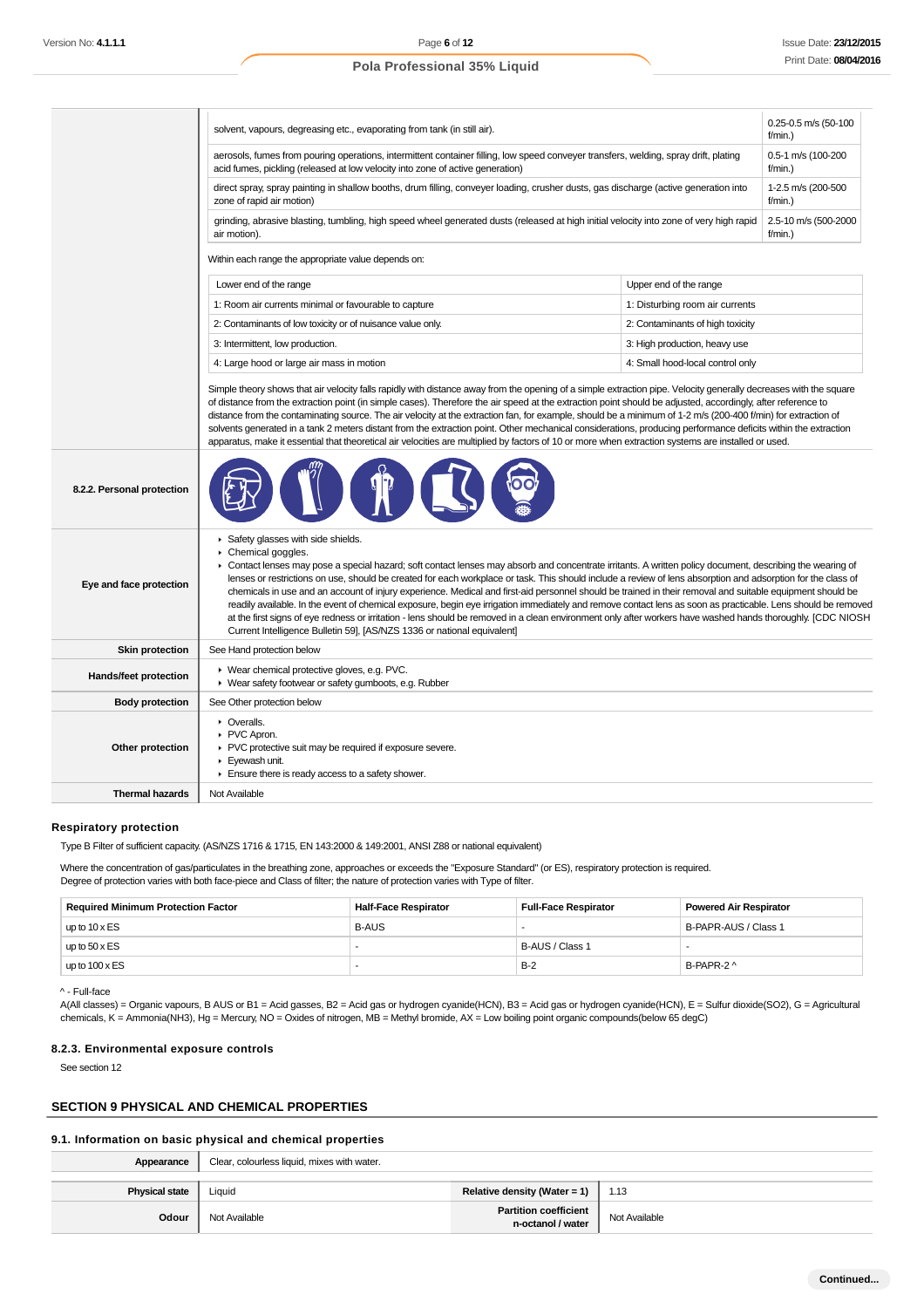| Odour threshold                                 | Not Available | Auto-ignition temperature<br>$(^{\circ}C)$ | Not Available  |
|-------------------------------------------------|---------------|--------------------------------------------|----------------|
| pH (as supplied)                                | Not Available | Decomposition<br>temperature               | Not Available  |
| Melting point / freezing<br>point (°C)          | Not Available | Viscosity (cSt)                            | Not Available  |
| Initial boiling point and<br>boiling range (°C) | Not Available | Molecular weight (g/mol)                   | Not Applicable |
| Flash point (°C)                                | Not Available | <b>Taste</b>                               | Not Available  |
| <b>Evaporation rate</b>                         | Not Available | <b>Explosive properties</b>                | Not Available  |
| Flammability                                    | Not Available | <b>Oxidising properties</b>                | Not Available  |
| Upper Explosive Limit (%)                       | Not Available | Surface Tension (dyn/cm or<br>$mN/m$ )     | Not Available  |
| Lower Explosive Limit (%)                       | Not Available | <b>Volatile Component (%vol)</b>           | Not Available  |
| Vapour pressure (kPa)                           | Not Available | Gas group                                  | Not Available  |
| Solubility in water (g/L)                       | Miscible      | pH as a solution (1%)                      | Not Available  |
| Vapour density ( $Air = 1$ )                    | Not Available | VOC g/L                                    | Not Available  |

**9.2. Other information**

Not Available

## **SECTION 10 STABILITY AND REACTIVITY**

| 10.1. Reactivity                            | See section 7.2                                                                                                                                                                                        |
|---------------------------------------------|--------------------------------------------------------------------------------------------------------------------------------------------------------------------------------------------------------|
| 10.2. Chemical stability                    | • Unstable in the presence of incompatible materials.<br>▶ Product is considered stable under normal handling conditions.<br>• Prolonged exposure to heat.<br>Hazardous polymerisation will not occur. |
| 10.3. Possibility of<br>hazardous reactions | See section 7.2                                                                                                                                                                                        |
| 10.4. Conditions to avoid                   | See section 7.2                                                                                                                                                                                        |
| 10.5. Incompatible materials                | See section 7.2                                                                                                                                                                                        |
| 10.6. Hazardous<br>decomposition products   | See section 5.3                                                                                                                                                                                        |

## **SECTION 11 TOXICOLOGICAL INFORMATION**

## **11.1. Information on toxicological effects**

| Inhaled               | Inhalation of vapours or aerosols (mists, fumes), generated by the material during the course of normal handling, may be damaging to the health of the<br>individual.<br>Evidence shows, or practical experience predicts, that the material produces irritation of the respiratory system in a substantial number of individuals following                                                                                                                                                                                                                                                                                                                                                                                                                                                                                                                                                   |                                                                                                                                                              |  |  |
|-----------------------|-----------------------------------------------------------------------------------------------------------------------------------------------------------------------------------------------------------------------------------------------------------------------------------------------------------------------------------------------------------------------------------------------------------------------------------------------------------------------------------------------------------------------------------------------------------------------------------------------------------------------------------------------------------------------------------------------------------------------------------------------------------------------------------------------------------------------------------------------------------------------------------------------|--------------------------------------------------------------------------------------------------------------------------------------------------------------|--|--|
|                       | inhalation.                                                                                                                                                                                                                                                                                                                                                                                                                                                                                                                                                                                                                                                                                                                                                                                                                                                                                   |                                                                                                                                                              |  |  |
| Ingestion             | damage to the health of the individual.                                                                                                                                                                                                                                                                                                                                                                                                                                                                                                                                                                                                                                                                                                                                                                                                                                                       | Accidental ingestion of the material may be harmful; animal experiments indicate that ingestion of less than 150 gram may be fatal or may produce serious    |  |  |
|                       | Skin contact will result in rapid drying, bleaching, leading to chemical burns on prolonged contact<br>Open cuts, abraded or irritated skin should not be exposed to this material<br>skin prior to the use of the material and ensure that any external damage is suitably protected.                                                                                                                                                                                                                                                                                                                                                                                                                                                                                                                                                                                                        | Entry into the blood-stream through, for example, cuts, abrasions, puncture wounds or lesions, may produce systemic injury with harmful effects. Examine the |  |  |
| <b>Skin Contact</b>   | Evidence exists, or practical experience predicts, that the material either produces inflammation of the skin in a substantial number of individuals following<br>direct contact, and/or produces significant inflammation when applied to the healthy intact skin of animals, for up to four hours, such inflammation being present<br>twenty-four hours or more after the end of the exposure period. Skin irritation may also be present after prolonged or repeated exposure; this may result in a<br>form of contact dermatitis (nonallergic). The dermatitis is often characterised by skin redness (erythema) and swelling (oedema) which may progress to<br>blistering (vesiculation), scaling and thickening of the epidermis. At the microscopic level there may be intercellular oedema of the spongy layer of the skin<br>(spongiosis) and intracellular oedema of the epidermis. |                                                                                                                                                              |  |  |
| Eye                   |                                                                                                                                                                                                                                                                                                                                                                                                                                                                                                                                                                                                                                                                                                                                                                                                                                                                                               | When applied to the eye(s) of animals, the material produces severe ocular lesions which are present twenty-four hours or more after instillation.           |  |  |
| Chronic               | Limited evidence suggests that repeated or long-term occupational exposure may produce cumulative health effects involving organs or biochemical systems.                                                                                                                                                                                                                                                                                                                                                                                                                                                                                                                                                                                                                                                                                                                                     |                                                                                                                                                              |  |  |
| Pola Professional 35% | <b>TOXICITY</b>                                                                                                                                                                                                                                                                                                                                                                                                                                                                                                                                                                                                                                                                                                                                                                                                                                                                               | <b>IRRITATION</b>                                                                                                                                            |  |  |
| Liquid                | Not Available                                                                                                                                                                                                                                                                                                                                                                                                                                                                                                                                                                                                                                                                                                                                                                                                                                                                                 | Not Available                                                                                                                                                |  |  |
|                       | <b>TOXICITY</b>                                                                                                                                                                                                                                                                                                                                                                                                                                                                                                                                                                                                                                                                                                                                                                                                                                                                               | <b>IRRITATION</b>                                                                                                                                            |  |  |
|                       | dermal (rat) LD50: 3000-5480 mg/kg <sup>[1]</sup>                                                                                                                                                                                                                                                                                                                                                                                                                                                                                                                                                                                                                                                                                                                                                                                                                                             | Nil reported                                                                                                                                                 |  |  |
| hydrogen peroxide     | Inhalation (rat) LC50: 2 mg/L/4 $H[2]$                                                                                                                                                                                                                                                                                                                                                                                                                                                                                                                                                                                                                                                                                                                                                                                                                                                        |                                                                                                                                                              |  |  |
|                       | Oral (rat) LD50: 75 mg/kg <sup>[1]</sup>                                                                                                                                                                                                                                                                                                                                                                                                                                                                                                                                                                                                                                                                                                                                                                                                                                                      |                                                                                                                                                              |  |  |
| Legend:               |                                                                                                                                                                                                                                                                                                                                                                                                                                                                                                                                                                                                                                                                                                                                                                                                                                                                                               | 1. Value obtained from Europe ECHA Registered Substances - Acute toxicity 2.* Value obtained from manufacturer's SDS. Unless otherwise specified data        |  |  |
|                       | extracted from RTECS - Register of Toxic Effect of chemical Substances                                                                                                                                                                                                                                                                                                                                                                                                                                                                                                                                                                                                                                                                                                                                                                                                                        |                                                                                                                                                              |  |  |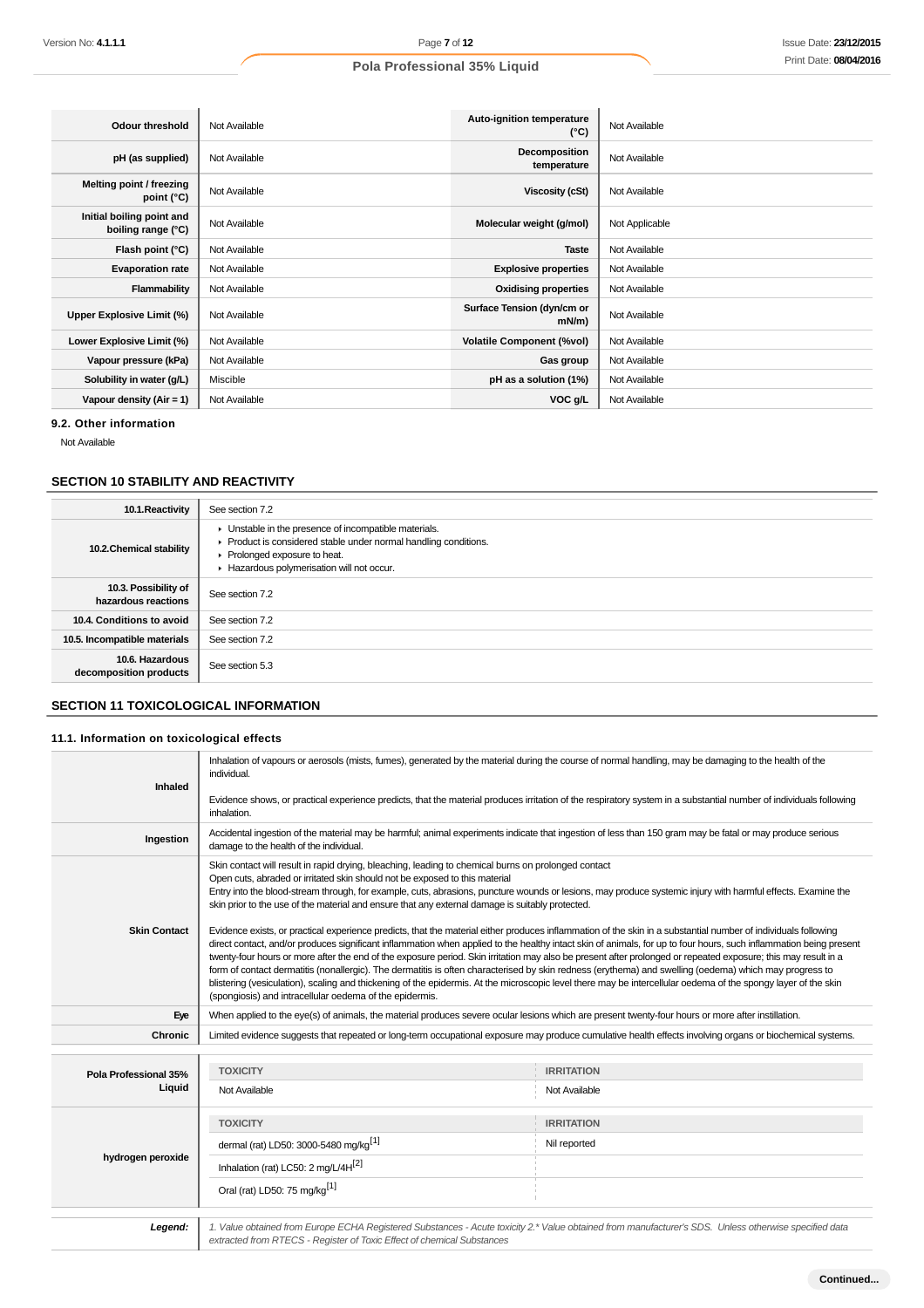| Asthma-like symptoms may continue for months or even years after exposure to the material ceases. This may be due to a non-allergenic condition known as<br>reactive airways dysfunction syndrome (RADS) which can occur following exposure to high levels of highly irritating compound. Key criteria for the diagnosis<br>of RADS include the absence of preceding respiratory disease, in a non-atopic individual, with abrupt onset of persistent asthma-like symptoms within minutes<br>to hours of a documented exposure to the irritant. A reversible airflow pattern, on spirometry, with the presence of moderate to severe bronchial hyperreactivity<br>on methacholine challenge testing and the lack of minimal lymphocytic inflammation, without eosinophilia, have also been included in the criteria for diagnosis<br>of RADS. RADS (or asthma) following an irritating inhalation is an infrequent disorder with rates related to the concentration of and duration of exposure to the<br>irritating substance. Industrial bronchitis, on the other hand, is a disorder that occurs as result of exposure due to high concentrations of irritating substance<br>(often particulate in nature) and is completely reversible after exposure ceases. The disorder is characterised by dyspnea, cough and mucus production.<br>For hydrogen peroxide:<br>Hazard increases with peroxide concentration, high concentrations contain an additive stabiliser.<br>Pharmacokinetics<br>Hydrogen peroxide is a normal product of metabolism. It is readily decomposed by catalase in normal cells. In experimental animals exposed to hydrogen<br>peroxide, target organs affected include the lungs, intestine, thymus, liver, and kidney, suggesting its distribution to those sites.<br>Hydrogen peroxide has been detected in breath.<br>Absorption: Hydrogen peroxide is decomposed in the bowel before absorption. When applied to tissue, solutions of hydrogen peroxide have poor<br>penetrability.<br>► Distribution Hydrogen peroxide is produced metabolically in intact cells and tissues. It is formed by reduction of oxygen either directly in a two-electron<br>transfer reaction, often catalysed by flavoproteins, or by an initial one-electron step to O2 followed by dismutation to hydrogen peroxide.<br>► Hydrogen peroxide has been detected in serum and in intact liver. based on the results of toxicity studies, the lungs, intestine, thymus, liver, and kidney may be<br>distribution sites. In rabbits and cats that died after intravenous administration of hydrogen peroxide, the lungs were pale and emphysematous. Following<br>intraperitoneal injection of hydrogen peroxide in mice, pyknotic nuclei were induced in the intestine and thymus (IARC 1985). Degeneration of hepatic and<br>renal tubular epithelial tissue was observed following oral administration of hydrogen peroxide to mice.<br><b>HYDROGEN PEROXIDE</b><br>► Metabolism Glutathione peroxidase, responsible for decomposing hydrogen peroxide, is present in normal human tissues (IARC 1985). When hydrogen<br>peroxide comes in contact with catalase, an enzyme found in blood and most tissues, it rapidly decomposes into oxygen and water.<br>Excretion Hydrogen peroxide has been detected in human breath at levels ranging from 1.0+/-.5 g/L to 0.34+/-0.17 g/L.<br>Carcinogenicity<br>Gastric and duodenal lesions including adenomas, carcinomas, and adenocarcinomas have been observed in mice treated orally with hydrogen peroxide.<br>Marked strain differences in the incidence of tumors have been observed. Papilloma development has been observed in mice treated by dermal application.<br>Genotoxicity<br>Hydrogen peroxide induced DNA damage, sister chromatid exchanges and chromosomal aberrations in mammalian cells in vitro. Hydrogen peroxide induced<br>DNA damage in bacteria (E. coli), and was mutagenic to bacteria (Salmonella typhimurium) and the fungi, Neurospora crassa and Aspergillis chevallieri, but<br>not to Streptomyces griseoflavus. It was not mutagenic to Drosophila melanogaster or to mammalian cells in vitro.<br><b>Developmental Toxicity</b><br>Malformations have been observed in chicken embryos treated with hydrogen peroxide, but experiments with mice and rats have been negative.<br>Female rats that received 0.45% hydrogen peroxide (equivalent to approximately 630 mg/kg/day)7 as the sole drinking fluid for five weeks produced normal<br>litters when mated with untreated males. | No significant acute toxicological data identified in literature search.                                                                                                                                                                                                                                                |
|------------------------------------------------------------------------------------------------------------------------------------------------------------------------------------------------------------------------------------------------------------------------------------------------------------------------------------------------------------------------------------------------------------------------------------------------------------------------------------------------------------------------------------------------------------------------------------------------------------------------------------------------------------------------------------------------------------------------------------------------------------------------------------------------------------------------------------------------------------------------------------------------------------------------------------------------------------------------------------------------------------------------------------------------------------------------------------------------------------------------------------------------------------------------------------------------------------------------------------------------------------------------------------------------------------------------------------------------------------------------------------------------------------------------------------------------------------------------------------------------------------------------------------------------------------------------------------------------------------------------------------------------------------------------------------------------------------------------------------------------------------------------------------------------------------------------------------------------------------------------------------------------------------------------------------------------------------------------------------------------------------------------------------------------------------------------------------------------------------------------------------------------------------------------------------------------------------------------------------------------------------------------------------------------------------------------------------------------------------------------------------------------------------------------------------------------------------------------------------------------------------------------------------------------------------------------------------------------------------------------------------------------------------------------------------------------------------------------------------------------------------------------------------------------------------------------------------------------------------------------------------------------------------------------------------------------------------------------------------------------------------------------------------------------------------------------------------------------------------------------------------------------------------------------------------------------------------------------------------------------------------------------------------------------------------------------------------------------------------------------------------------------------------------------------------------------------------------------------------------------------------------------------------------------------------------------------------------------------------------------------------------------------------------------------------------------------------------------------------------------------------------------------------------------------------------------------------------------------------------------------------------------------------------------------------------------------------------------------------------------------------------------------------------------------------------------------------------------------------------------------------------------------------------------------------------------------------------------------------------------------------------------------------------------------------------------------------------------------------------------------------------------------------------------------------------------------------------------------------------------------------------------------------------------------------------------------------|-------------------------------------------------------------------------------------------------------------------------------------------------------------------------------------------------------------------------------------------------------------------------------------------------------------------------|
| Doses of 1.4 to 11 mol/egg hydrogen peroxide (purity 30%) dissolved in water were injected into the airspace of groups of 20-30 white leghorn chicken eggs on<br>day 3 of incubation.<br>Embryos were examined on day 14. The incidence of embryonic deaths and malformations was dose-related and detected at doses of 2.8 mol/egg and above.<br>The combined ED50 was 2.7 mol/egg.                                                                                                                                                                                                                                                                                                                                                                                                                                                                                                                                                                                                                                                                                                                                                                                                                                                                                                                                                                                                                                                                                                                                                                                                                                                                                                                                                                                                                                                                                                                                                                                                                                                                                                                                                                                                                                                                                                                                                                                                                                                                                                                                                                                                                                                                                                                                                                                                                                                                                                                                                                                                                                                                                                                                                                                                                                                                                                                                                                                                                                                                                                                                                                                                                                                                                                                                                                                                                                                                                                                                                                                                                                                                                                                                                                                                                                                                                                                                                                                                                                                                                                                                                                                               |                                                                                                                                                                                                                                                                                                                         |
|                                                                                                                                                                                                                                                                                                                                                                                                                                                                                                                                                                                                                                                                                                                                                                                                                                                                                                                                                                                                                                                                                                                                                                                                                                                                                                                                                                                                                                                                                                                                                                                                                                                                                                                                                                                                                                                                                                                                                                                                                                                                                                                                                                                                                                                                                                                                                                                                                                                                                                                                                                                                                                                                                                                                                                                                                                                                                                                                                                                                                                                                                                                                                                                                                                                                                                                                                                                                                                                                                                                                                                                                                                                                                                                                                                                                                                                                                                                                                                                                                                                                                                                                                                                                                                                                                                                                                                                                                                                                                                                                                                                    | <b>Reproductive Toxicity</b><br>A 1% solution of hydrogen peroxide (equivalent to 1900 mg/kg/day) given as the sole drinking fluid to three-month-old male mice for 7-28 days did not cause<br>infertility.<br>The substance is classified by IARC as Group 3:<br>NOT classifiable as to its carcinogenicity to humans. |
| Evidence of carcinogenicity may be inadequate or limited in animal testing.                                                                                                                                                                                                                                                                                                                                                                                                                                                                                                                                                                                                                                                                                                                                                                                                                                                                                                                                                                                                                                                                                                                                                                                                                                                                                                                                                                                                                                                                                                                                                                                                                                                                                                                                                                                                                                                                                                                                                                                                                                                                                                                                                                                                                                                                                                                                                                                                                                                                                                                                                                                                                                                                                                                                                                                                                                                                                                                                                                                                                                                                                                                                                                                                                                                                                                                                                                                                                                                                                                                                                                                                                                                                                                                                                                                                                                                                                                                                                                                                                                                                                                                                                                                                                                                                                                                                                                                                                                                                                                        |                                                                                                                                                                                                                                                                                                                         |

| <b>Acute Toxicity</b>                       | $\sim$                   | Carcinogenicity                 | Y                                                                                        |
|---------------------------------------------|--------------------------|---------------------------------|------------------------------------------------------------------------------------------|
| <b>Skin Irritation/Corrosion</b>            | $\overline{\phantom{a}}$ | Reproductivity                  | $\circ$                                                                                  |
| <b>Serious Eye</b><br>Damage/Irritation     |                          | <b>STOT - Single Exposure</b>   | $\circ$                                                                                  |
| <b>Respiratory or Skin</b><br>sensitisation | ∾                        | <b>STOT - Repeated Exposure</b> | $\circ$                                                                                  |
| Mutagenicity                                | N                        | <b>Aspiration Hazard</b>        | $\circ$                                                                                  |
|                                             |                          | Legend:                         | $\blacktriangleright$ - Data available but does not fill the criteria for classification |

Legend:  $\blacktriangleright$  - Data available but does not fill the criteria for classification<br>  $\blacktriangleright$  - Data required to make classification available

 $\bigcirc$  – Data Not Available to make classification

## **SECTION 12 ECOLOGICAL INFORMATION**

## **12.1. Toxicity**

| Ingredient        | Endpoint                                                                                                                                                                                                                                                                                                                                                                                 | <b>Species</b><br><b>Test Duration (hr)</b><br>Value<br>Source |      |              |   |  |
|-------------------|------------------------------------------------------------------------------------------------------------------------------------------------------------------------------------------------------------------------------------------------------------------------------------------------------------------------------------------------------------------------------------------|----------------------------------------------------------------|------|--------------|---|--|
| hydrogen peroxide | <b>LC50</b>                                                                                                                                                                                                                                                                                                                                                                              | 96                                                             | Fish | $0.020$ mg/L | 3 |  |
| hydrogen peroxide | EC50                                                                                                                                                                                                                                                                                                                                                                                     | $0.27$ mg/L<br>Algae or other aquatic plants<br>3<br>4         |      |              |   |  |
| hydrogen peroxide | <b>EC50</b>                                                                                                                                                                                                                                                                                                                                                                              | 48<br>2.32mg/L<br>Crustacea<br>4                               |      |              |   |  |
| hydrogen peroxide | <b>EC50</b><br>72<br>Algae or other aquatic plants<br>$0.71$ mg/L<br>4                                                                                                                                                                                                                                                                                                                   |                                                                |      |              |   |  |
| hydrogen peroxide | Fish<br><b>NOEC</b><br>192<br>$0.028$ mg/L<br>4                                                                                                                                                                                                                                                                                                                                          |                                                                |      |              |   |  |
| Legend:           | Extracted from 1. IUCLID Toxicity Data 2. Europe ECHA Registered Substances - Ecotoxicological Information - Aquatic Toxicity 3. EPIWIN Suite V3.12 -<br>Aquatic Toxicity Data (Estimated) 4. US EPA, Ecotox database - Aquatic Toxicity Data 5. ECETOC Aquatic Hazard Assessment Data 6. NITE (Japan) -<br>Bioconcentration Data 7. METI (Japan) - Bioconcentration Data 8. Vendor Data |                                                                |      |              |   |  |

**DO NOT** discharge into sewer or waterways.

### **12.2. Persistence and degradability**

| Ingredient | Persistence: Water/Soil | Persistence: Air |
|------------|-------------------------|------------------|
|------------|-------------------------|------------------|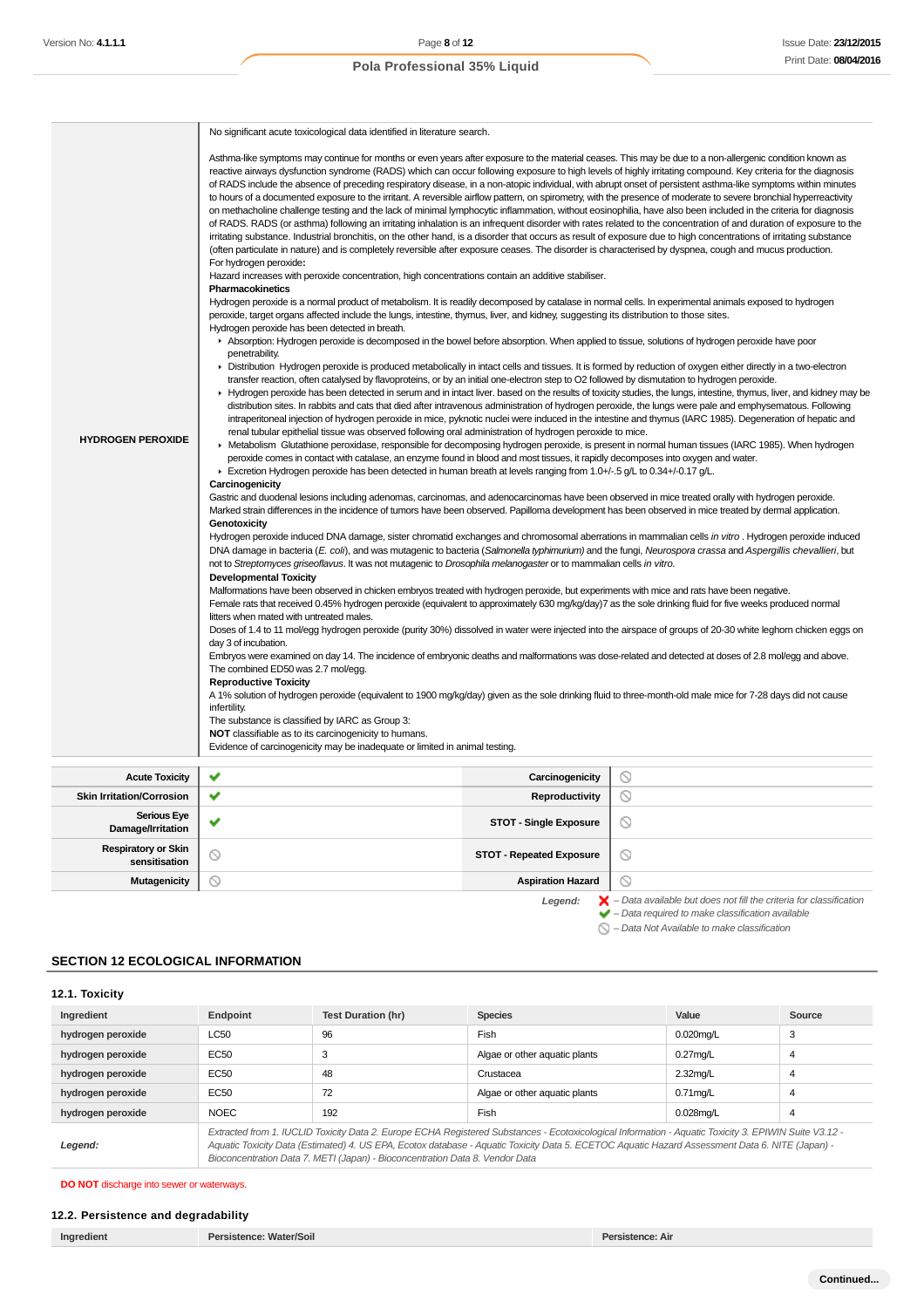hydrogen peroxide LOW LOW LOW LOW CONTROL COMPUTER THE LOW LOW LOW LOW LOW LOW

### **12.3. Bioaccumulative potential**

| Ingredient        | <b>Bioaccumulation</b>  |
|-------------------|-------------------------|
| hvdrogen peroxide | $LOW$ (LogKOW = -1.571) |
|                   |                         |

## **12.4. Mobility in soil**

| Ingredient        | <b>Mobility</b>     |
|-------------------|---------------------|
| hudrogen nerovide | LOW (KOC = $14.3$ ) |

### **12.5.Results of PBT and vPvB assessment**

| Relevant available data | Not Available | Not Available | Not Available |
|-------------------------|---------------|---------------|---------------|
| PBT Criteria fulfilled? | Not Available | Not Available | Not Available |

#### **12.6. Other adverse effects**

No data available

### **SECTION 13 DISPOSAL CONSIDERATIONS**

## **13.1. Waste treatment methods**

| <b>Product / Packaging</b><br>disposal | • DO NOT allow wash water from cleaning or process equipment to enter drains.<br>It may be necessary to collect all wash water for treatment before disposal.<br>In all cases disposal to sewer may be subject to local laws and requlations and these should be considered first.<br>Where in doubt contact the responsible authority.<br>Recycle wherever possible.<br>• Consult manufacturer for recycling options or consult local or regional waste management authority for disposal if no suitable treatment or disposal facility<br>can be identified.<br>F Treat and neutralise at an approved treatment plant. Treatment should involve: Neutralisation followed by: burial in a land-fill specifically licenced to accept<br>chemical and / or pharmaceutical wastes or Incineration in a licenced apparatus (after admixture with suitable combustible material)<br>Decontaminate empty containers. Observe all label safequards until containers are cleaned and destroyed. |
|----------------------------------------|------------------------------------------------------------------------------------------------------------------------------------------------------------------------------------------------------------------------------------------------------------------------------------------------------------------------------------------------------------------------------------------------------------------------------------------------------------------------------------------------------------------------------------------------------------------------------------------------------------------------------------------------------------------------------------------------------------------------------------------------------------------------------------------------------------------------------------------------------------------------------------------------------------------------------------------------------------------------------------------|
| <b>Waste treatment options</b>         | Not Available                                                                                                                                                                                                                                                                                                                                                                                                                                                                                                                                                                                                                                                                                                                                                                                                                                                                                                                                                                            |
| Sewage disposal options                | Not Available                                                                                                                                                                                                                                                                                                                                                                                                                                                                                                                                                                                                                                                                                                                                                                                                                                                                                                                                                                            |

## **SECTION 14 TRANSPORT INFORMATION**

### **Labels Required**



**Land transport (ADR)**

| 14.1.UN number                        | 2014                           |                                                                                                                              |  |
|---------------------------------------|--------------------------------|------------------------------------------------------------------------------------------------------------------------------|--|
| 14.2. Packing group                   |                                |                                                                                                                              |  |
| 14.3.UN proper shipping<br>name       |                                | HYDROGEN PEROXIDE, AQUEOUS SOLUTION with not less than 20% but not more than 60% hydrogen peroxide (stabilized as necessary) |  |
| 14.4. Environmental hazard            | Not Applicable                 |                                                                                                                              |  |
| 14.5. Transport hazard<br>class(es)   | 5.1<br>Class<br>Subrisk 8      |                                                                                                                              |  |
|                                       | Hazard identification (Kemler) | 58                                                                                                                           |  |
| 14.6. Special precautions for<br>user | Classification code            | OC <sub>1</sub>                                                                                                              |  |
|                                       | Hazard Label                   | $5.1 + 8$                                                                                                                    |  |
|                                       | Special provisions             | Not Applicable                                                                                                               |  |
|                                       | Limited quantity               | 1 <sub>L</sub>                                                                                                               |  |
|                                       |                                |                                                                                                                              |  |

#### **Air transport (ICAO-IATA / DGR)**

| 14.1. UN number                  | 2014                                                                                                             |
|----------------------------------|------------------------------------------------------------------------------------------------------------------|
| 14.2. Packing group              | Ш                                                                                                                |
| 14.3. UN proper shipping<br>name | Hydrogen peroxide, aqueous solution with 20% or more but 40% or less hydrogen peroxide (stabilized as necessary) |
| 14.4. Environmental hazard       | Not Applicable                                                                                                   |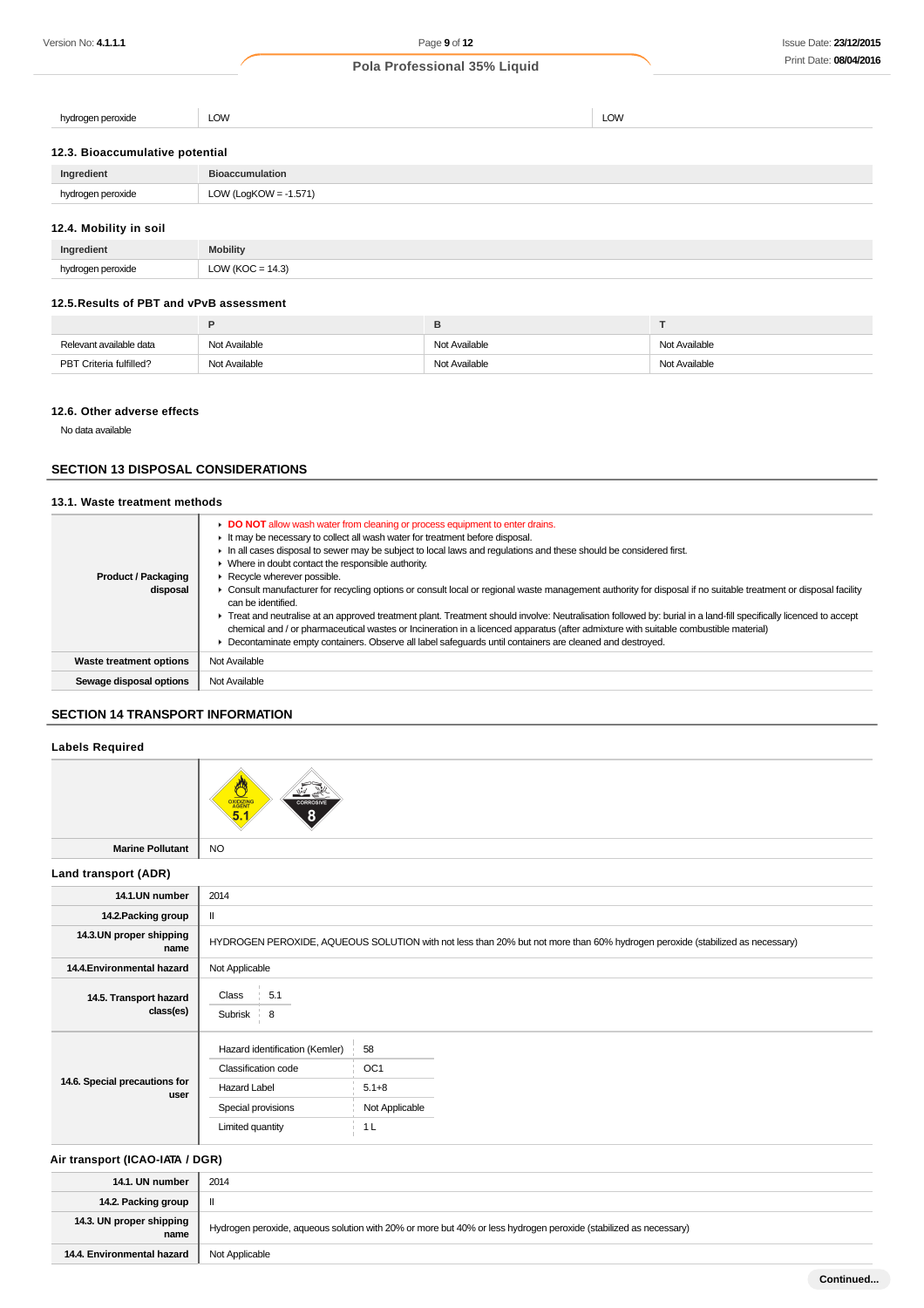| 14.5. Transport hazard<br>class(es)   | <b>ICAO/IATA Class</b><br>5.1<br>ICAO / IATA Subrisk<br>8<br><b>ERG Code</b><br>5C |                |
|---------------------------------------|------------------------------------------------------------------------------------|----------------|
| 14.6. Special precautions for<br>user | Special provisions                                                                 | Not Applicable |
|                                       | Cargo Only Packing Instructions                                                    | 554            |
|                                       | Cargo Only Maximum Qty / Pack                                                      | 5L             |
|                                       | Passenger and Cargo Packing Instructions                                           | 550            |
|                                       | Passenger and Cargo Maximum Qty / Pack                                             | 1 <sub>L</sub> |
|                                       | Passenger and Cargo Limited Quantity Packing Instructions                          | Y540           |
|                                       | Passenger and Cargo Limited Maximum Qty / Pack                                     | 0.5L           |

#### **Sea transport (IMDG-Code / GGVSee)**

| 14.1. UN number                       | 2014                                                                                                                         |
|---------------------------------------|------------------------------------------------------------------------------------------------------------------------------|
| 14.2. Packing group                   | $\mathbf{I}$                                                                                                                 |
| 14.3. UN proper shipping<br>name      | HYDROGEN PEROXIDE, AQUEOUS SOLUTION with not less than 20% but not more than 60% hydrogen peroxide (stabilized as necessary) |
| 14.4. Environmental hazard            | Not Applicable                                                                                                               |
| 14.5. Transport hazard<br>class(es)   | <b>IMDG Class</b><br>5.1<br><b>IMDG Subrisk</b><br>$\frac{1}{2}$ 8                                                           |
| 14.6. Special precautions for<br>user | $F-H, S-Q$<br><b>EMS Number</b><br>Special provisions<br>Not Applicable<br><b>Limited Quantities</b><br>1 <sub>L</sub>       |

### **Inland waterways transport (ADN)**

| 14.1. UN number                       | 2014                                                                                                                         |
|---------------------------------------|------------------------------------------------------------------------------------------------------------------------------|
| 14.2. Packing group                   |                                                                                                                              |
| 14.3. UN proper shipping<br>name      | HYDROGEN PEROXIDE, AQUEOUS SOLUTION with not less than 20% but not more than 60% hydrogen peroxide (stabilized as necessary) |
| 14.4. Environmental hazard            | Not Applicable                                                                                                               |
| 14.5. Transport hazard<br>class(es)   | 5.1<br>$\frac{1}{2}$ 8                                                                                                       |
| 14.6. Special precautions for<br>user | Classification code<br>OC <sub>1</sub><br>Special provisions<br>Not Applicable                                               |
|                                       | Limited quantity<br>1 <sub>L</sub>                                                                                           |
|                                       | PP, EP<br>Equipment required                                                                                                 |
|                                       | $\frac{1}{2}$ 0<br>Fire cones number                                                                                         |

#### **Transport in bulk according to Annex II of MARPOL and the IBC code**

Not Applicable

If packed as Chemical kits the following classification may be considered if all ICAO/IATA transport requirements are met: Chemical Kit UN3316 - Class 9.

## **SECTION 15 REGULATORY INFORMATION**

### **15.1. Safety, health and environmental regulations / legislation specific for the substance or mixture**

## **HYDROGEN PEROXIDE(7722-84-1) IS FOUND ON THE FOLLOWING REGULATORY LISTS**

| EU REACH Regulation (EC) No 1907/2006 - Annex XVII - Restrictions on the manufacture,<br>placing on the market and use of certain dangerous substances, mixtures and articles | European Union (EU) Regulation (EC) No 1272/2008 on Classification, Labelling and<br>Packaging of Substances and Mixtures - Annex VI |  |
|-------------------------------------------------------------------------------------------------------------------------------------------------------------------------------|--------------------------------------------------------------------------------------------------------------------------------------|--|
| European Customs Inventory of Chemical Substances ECICS (English)                                                                                                             | International Agency for Research on Cancer (IARC) - Agents Classified by the IARC                                                   |  |
| European Union - European Inventory of Existing Commercial Chemical Substances (EINECS)                                                                                       | Monographs                                                                                                                           |  |
| (English)                                                                                                                                                                     | International Air Transport Association (IATA) Dangerous Goods Regulations - Prohibited List                                         |  |
| European Union (EU) Annex I to Directive 67/548/EEC on Classification and Labelling of                                                                                        | Passenger and Cargo Aircraft                                                                                                         |  |
| Dangerous Substances - updated by ATP: 31                                                                                                                                     | Ireland Occupational Exposure Limits                                                                                                 |  |

This safety data sheet is in compliance with the following EU legislation and its adaptations - as far as applicable - : 67/548/EEC, 1999/45/EC, 98/24/EC, 92/85/EC, 94/33/EC, 91/689/EEC, 1999/13/EC, Commission Regulation (EU) 2015/830, Regulation (EC) No 1272/2008 and their amendments as well as the following British legislation: - The Control of Substances Hazardous to Health Regulations (COSHH) 2002 - COSHH Essentials - The Management of Health and Safety at Work Regulations 1999

#### **15.2. Chemical safety assessment**

For further information please look at the Chemical Safety Assessment and Exposure Scenarios prepared by your Supply Chain if available.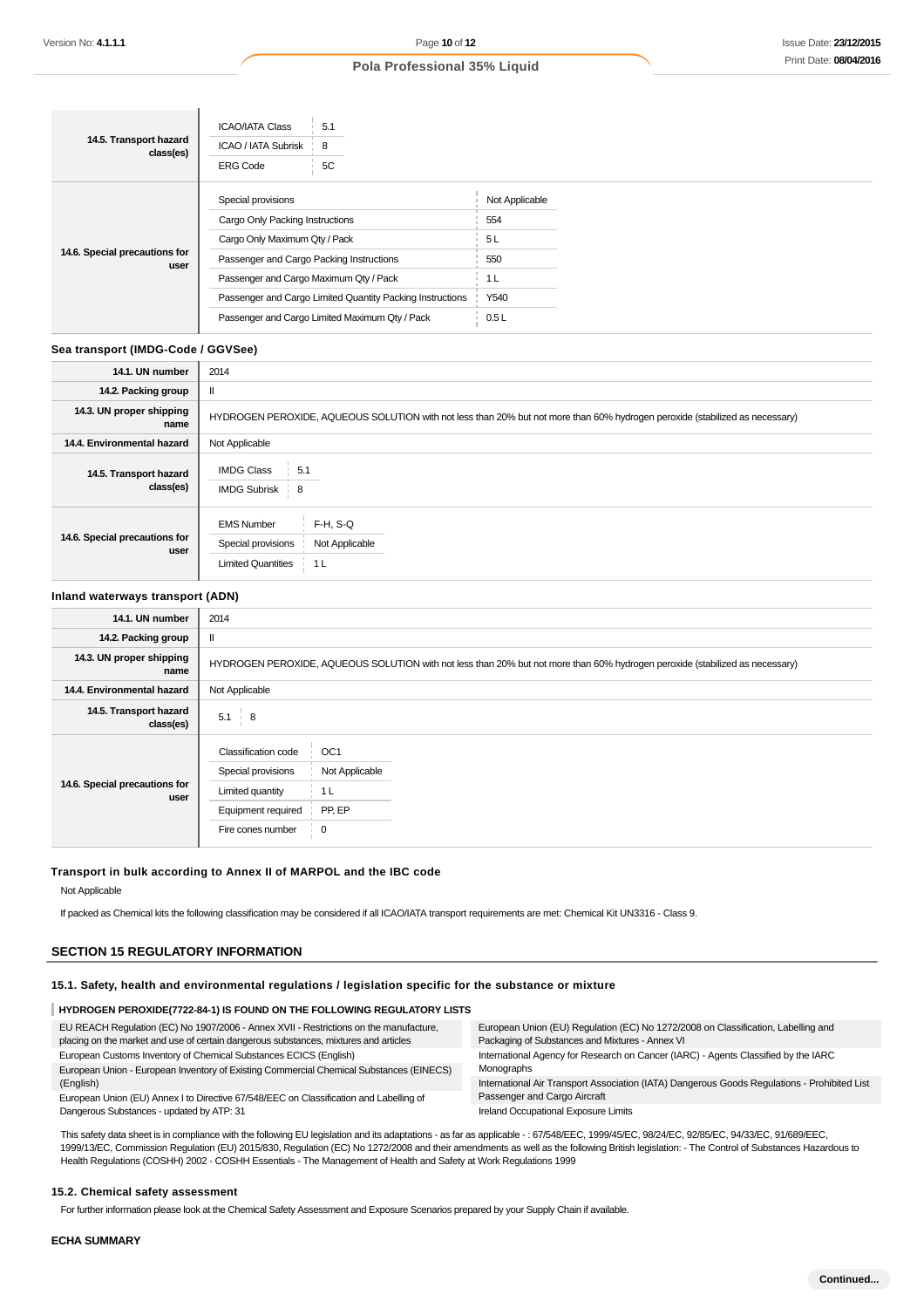| Ingredient                                  | <b>CAS number</b>                           | <b>Index No</b>                                                                                                                                                                             | <b>ECHA Dossier</b>                               |                                                   |
|---------------------------------------------|---------------------------------------------|---------------------------------------------------------------------------------------------------------------------------------------------------------------------------------------------|---------------------------------------------------|---------------------------------------------------|
| hydrogen peroxide                           | 7722-84-1                                   | 008-003-00-9                                                                                                                                                                                | 01-2119485845-22-XXXX                             |                                                   |
|                                             |                                             |                                                                                                                                                                                             |                                                   |                                                   |
| <b>Harmonisation (C&amp;L</b><br>Inventory) | <b>Hazard Class and Category Code(s)</b>    |                                                                                                                                                                                             | <b>Pictograms Signal Word</b><br>Code(s)          | <b>Hazard Statement</b><br>Code(s)                |
|                                             | Ox. Lig. 1, Acute Tox. 4, Skin Corr. 1A     |                                                                                                                                                                                             | GHS07, GHS05, GHS03,<br>Dgr                       | H271, H302, H314, H332                            |
|                                             | Not Classified, Skin Irrit. 2, Eye Irrit. 2 | Ox. Liq. 1, Acute Tox. 4, Skin Corr. 1A, Eye Dam. 1, STOT SE 3, Aquatic Chronic 3, Ox. Liq.<br>2, Acute Tox. 3, Flam. Lig. 2, Skin Corr. 1B, Acute Tox. 2, Met. Corr. 1, Aquatic Chronic 2, | GHS05, GHS03, Dgr,<br>GHS02, GHS06, GHS09,<br>Wng | H271, H314, H335, H318,<br>H225, H301, H330, H290 |

Harmonisation Code  $1 =$  The most prevalent classification. Harmonisation Code  $2 =$  The most severe classification.

| <b>National Inventory</b>               | <b>Status</b>                                                                                                                                                                              |
|-----------------------------------------|--------------------------------------------------------------------------------------------------------------------------------------------------------------------------------------------|
| Australia - AICS                        | Y                                                                                                                                                                                          |
| Canada - DSL                            | Y                                                                                                                                                                                          |
| Canada - NDSL                           | N (hydrogen peroxide)                                                                                                                                                                      |
| China - IECSC                           | Y                                                                                                                                                                                          |
| Europe - EINEC / ELINCS /<br><b>NLP</b> | Y                                                                                                                                                                                          |
| Japan - ENCS                            | Y                                                                                                                                                                                          |
| Korea - KECI                            | Y                                                                                                                                                                                          |
| New Zealand - NZIoC                     | Y                                                                                                                                                                                          |
| Philippines - PICCS                     | Y                                                                                                                                                                                          |
| <b>USA - TSCA</b>                       | Y                                                                                                                                                                                          |
| Legend:                                 | $Y = All$ ingredients are on the inventory<br>N = Not determined or one or more ingredients are not on the inventory and are not exempt from listing(see specific ingredients in brackets) |

## **SECTION 16 OTHER INFORMATION**

| <b>Full text Risk and Hazard codes</b> |  |
|----------------------------------------|--|
|----------------------------------------|--|

| H <sub>225</sub> | Highly flammable liquid and vapour.               |
|------------------|---------------------------------------------------|
| H <sub>271</sub> | May cause fire or explosion; strong oxidiser.     |
| H301             | Toxic if swallowed.                               |
| H330             | Fatal if inhaled.                                 |
| H332             | Harmful if inhaled.                               |
|                  |                                                   |
| R20/22           | Harmful by inhalation and if swallowed.           |
| <b>R35</b>       | Causes severe burns.                              |
| R5               | Heating may cause an explosion.                   |
| R8               | Contact with combustible material may cause fire. |

### **Other information**

### **DSD / DPD label elements**



Relevant risk statements are found in section 2.1

Î.

| Indication(s) of danger | Xn                                                                                                         |
|-------------------------|------------------------------------------------------------------------------------------------------------|
| <b>SAFETY ADVICE</b>    |                                                                                                            |
| <b>S02</b>              | Keep out of reach of children.                                                                             |
| <b>S13</b>              | Keep away from food, drink and animal feeding stuffs.                                                      |
| <b>S23</b>              | Do not breathe gas/fumes/vapour/spray.                                                                     |
| <b>S26</b>              | In case of contact with eyes, rinse with plenty of water and contact Doctor or Poisons Information Centre. |
| <b>S35</b>              | This material and its container must be disposed of in a safe way.                                         |
| <b>S37</b>              | Wear suitable gloves.                                                                                      |
| <b>S39</b>              | Wear eye/face protection.                                                                                  |
| <b>S40</b>              | To clean the floor and all objects contaminated by this material, use water.                               |
| <b>S46</b>              | If swallowed, seek medical advice immediately and show this container or label.                            |
| <b>S56</b>              | Dispose of this material and its container at hazardous or special waste collection point.                 |
| <b>S64</b>              | If swallowed, rinse mouth with water (only if the person is conscious).                                    |
|                         |                                                                                                            |

Classification of the preparation and its individual components has drawn on official and authoritative sources as well as independent review by SDI Limited using available literature references.